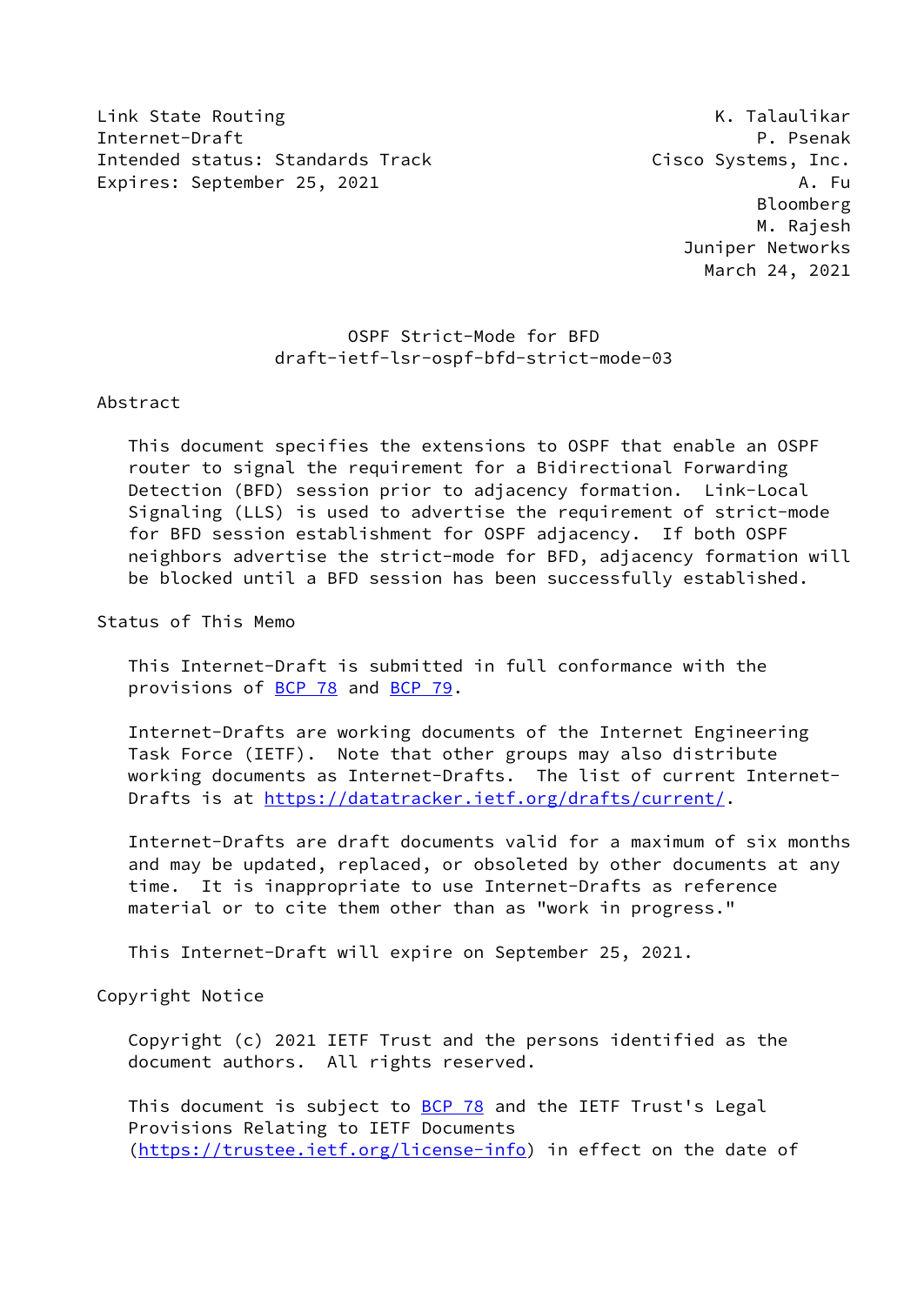<span id="page-1-1"></span>

| Internet-Draft | OSPF Strict-Mode for BFD |  | March 2021 |
|----------------|--------------------------|--|------------|
|----------------|--------------------------|--|------------|

 publication of this document. Please review these documents carefully, as they describe your rights and restrictions with respect to this document. Code Components extracted from this document must include Simplified BSD License text as described in Section 4.e of the Trust Legal Provisions and are provided without warranty as described in the Simplified BSD License.

Table of Contents

|                                              | $\overline{2}$ |
|----------------------------------------------|----------------|
| $1.1$ . Requirements Language                | $\overline{3}$ |
|                                              | $\overline{3}$ |
| Local Interface IPv4 Address TLV<br>3.       | $\overline{4}$ |
| 4.                                           | $\overline{4}$ |
| $4.1.$ OSPFv3 IPv4 Address-Family Specifics  | 6              |
| 4.2. Graceful Restart Considerations         | 6              |
| Operations & Management Considerations<br>5. | $\overline{1}$ |
| 6.                                           | $\overline{1}$ |
| 7.                                           | $\overline{1}$ |
| 8.                                           | 8              |
| 9.                                           | 8              |
|                                              | 8              |
| Normative References<br>10.1.                | 8              |
| 10.2. Informative References                 | 9              |
| Authors' Addresses                           | 9              |
|                                              |                |

## <span id="page-1-0"></span>[1](#page-1-0). Introduction

Bidirectional Forwarding Detection (BFD) [\[RFC5880](https://datatracker.ietf.org/doc/pdf/rfc5880)] enables routers to monitor data-plane connectivity and to detect faults in the bidirectional path between them. BFD is leveraged by routing protocols like OSPFv2 [[RFC2328](https://datatracker.ietf.org/doc/pdf/rfc2328)] and OSPFv3 [[RFC5340\]](https://datatracker.ietf.org/doc/pdf/rfc5340) to detect connectivity failures for established adjacencies and trigger the rerouting of traffic around the failure faster than with OSPF hello packet monitoring.

 The use of BFD for monitoring routing protocols adjacencies is described in [\[RFC5882](https://datatracker.ietf.org/doc/pdf/rfc5882)]. When BFD monitoring is enabled for OSPF adjacencies, the BFD session is bootstrapped based on the neighbor address information discovered by the exchange of OSPF Hello packets. Faults in the bidirectional forwarding detected via BFD then result in the OSPF adjacency being brought down. Note that it is possible in some failure scenarios for the network to be in a state such that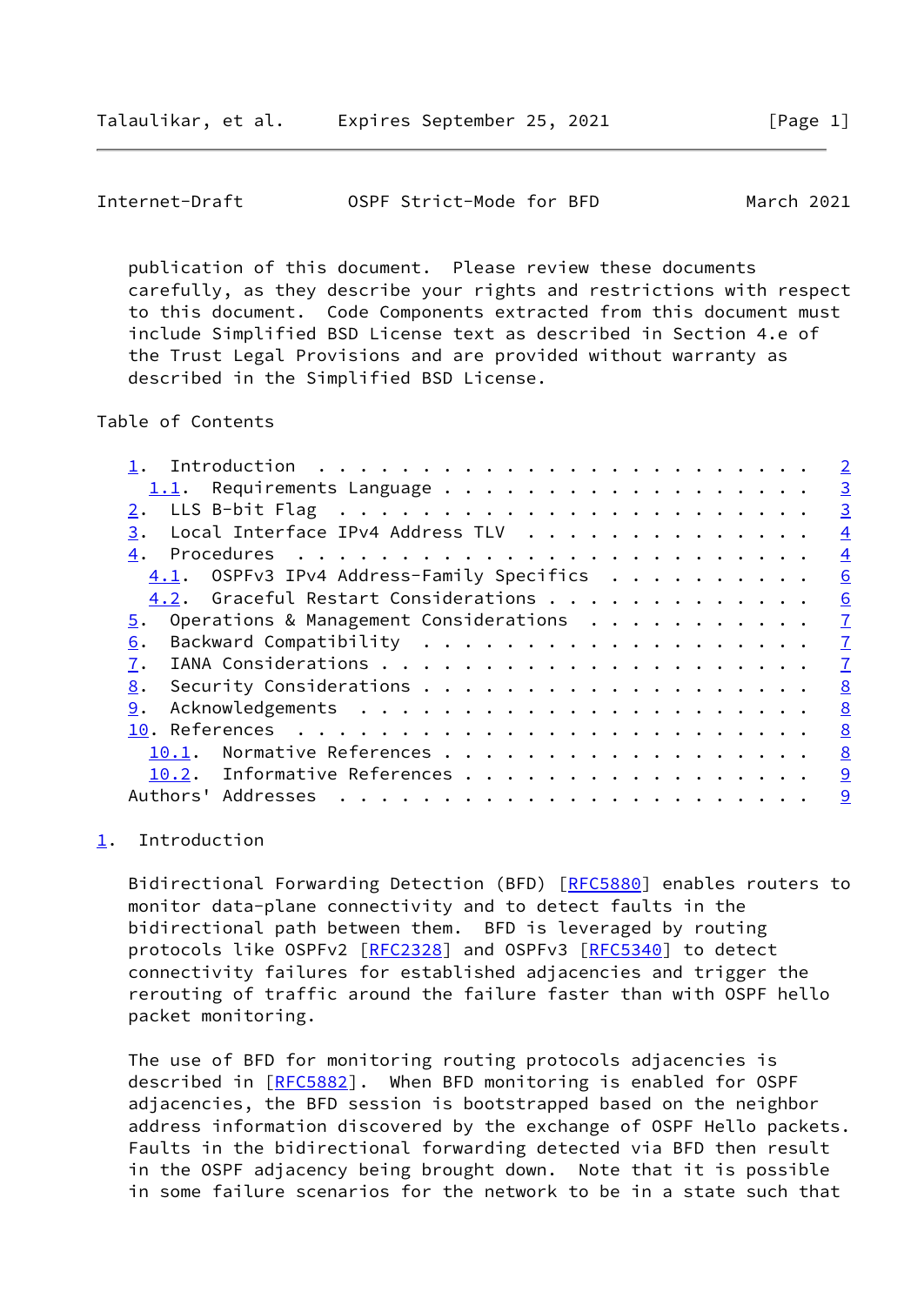an OSPF adjacency can be established but a BFD session cannot be established and maintained. In certain other scenarios, a degraded or poor quality link will allow OSPF adjacency formation to succeed but the BFD session establishment will fail or the BFD session will flap. In this case, traffic that gets forwarded over such a link may

Talaulikar, et al. Expires September 25, 2021 [Page 2]

<span id="page-2-1"></span>Internet-Draft OSPF Strict-Mode for BFD March 2021

 experience packet drops while the failure of the BFD session establishment would not enable fast routing convergence if the link were to go down or flap.

 To avoid the routing churn associated with these scenarios, it would be beneficial to not allow OSPF to establish an adjacency until a BFD session is successfully established and has stabilized. However, this would preclude the OSPF operation in an environment in which not all OSPF routers support BFD and are enabled for BFD on the link. A solution is to block OSPF adjacency establishment until a BFD session is established as long as both neighbors advertise such a requirement. Such a mode of OSPF BFD usage is referred to as "strict-mode".

 This document specifies the OSPF protocol extensions using link-local signaling (LLS) [\[RFC5613](https://datatracker.ietf.org/doc/pdf/rfc5613)] for a router to indicate to its neighbor the willingness to establish its adjacency using the strict-mode for BFD. It also introduces an extension for OSPFv3 link-local signaling of the interface IPv4 address when used for an IPv4 address-family (AF) instance to enable discovery of the IPv4 addresses for BFD session setup.

A similar functionality for IS-IS is specified [\[RFC6213](https://datatracker.ietf.org/doc/pdf/rfc6213)].

<span id="page-2-0"></span>[1.1](#page-2-0). Requirements Language

 The key words "MUST", "MUST NOT", "REQUIRED", "SHALL", "SHALL NOT", "SHOULD", "SHOULD NOT", "RECOMMENDED", "NOT RECOMMENDED", "MAY", and "OPTIONAL" in this document are to be interpreted as described in [BCP](https://datatracker.ietf.org/doc/pdf/bcp14) [14](https://datatracker.ietf.org/doc/pdf/bcp14) [[RFC2119\]](https://datatracker.ietf.org/doc/pdf/rfc2119) [\[RFC8174](https://datatracker.ietf.org/doc/pdf/rfc8174)] when, and only when, they appear in all capitals, as shown here.

<span id="page-2-2"></span>[2](#page-2-2). LLS B-bit Flag

 This document defines the B-bit in the LLS Type 1 Extended Options and Flags field. This bit is defined for the LLS block included in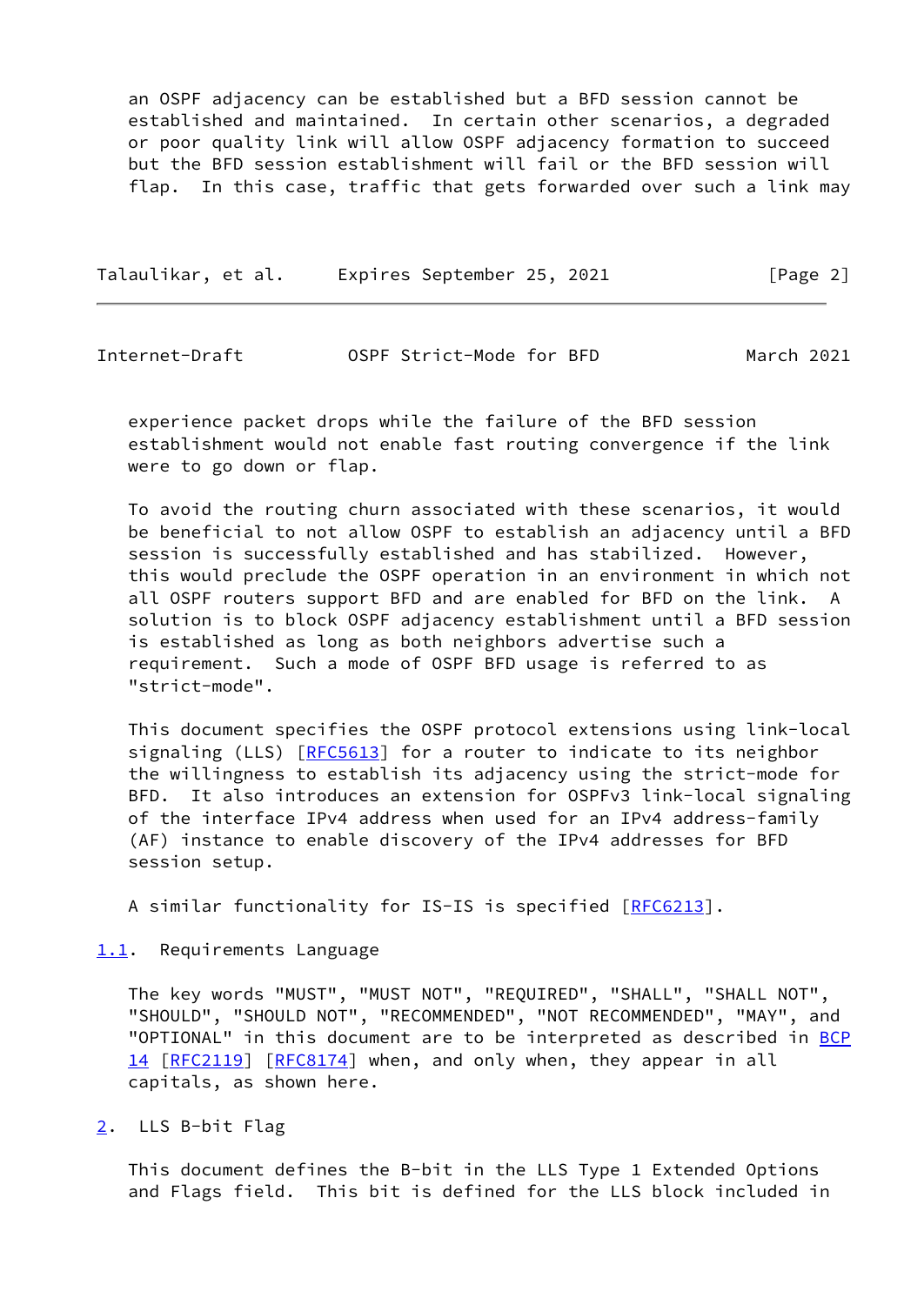Hello and Database Description (DD) packets and indicates that BFD is enabled on the link and that the router requests strict-mode for BFD. [Section 7](#page-7-1) describes the position of the B-bit.

 A router MUST include the LLS block with the LLS Type 1 Extended Options and Flags TLV with the B-bit set in its Hello and DD packets when strict-mode for BFD is enabled on the link.

Talaulikar, et al. Expires September 25, 2021 [Page 3]

<span id="page-3-1"></span>Internet-Draft OSPF Strict-Mode for BFD March 2021

<span id="page-3-0"></span>[3](#page-3-0). Local Interface IPv4 Address TLV

 The Local Interface IPv4 Address TLV is an LLS TLV defined for OSPFv3 IPv4 AF instance [\[RFC5838](https://datatracker.ietf.org/doc/pdf/rfc5838)] protocol operation. It has the following format:

0 1 2 3 0 1 2 3 4 5 6 7 8 9 0 1 2 3 4 5 6 7 8 9 0 1 2 3 4 5 6 7 8 9 0 1 +-+-+-+-+-+-+-+-+-+-+-+-+-+-+-+-+-+-+-+-+-+-+-+-+-+-+-+-+-+-+-+-+ | Type | Length | +-+-+-+-+-+-+-+-+-+-+-+-+-+-+-+-+-+-+-+-+-+-+-+-+-+-+-+-+-+-+-+-+ Local Interface IPv4 Address +-+-+-+-+-+-+-+-+-+-+-+-+-+-+-+-+-+-+-+-+-+-+-+-+-+-+-+-+-+-+-+-+

where:

Type: 21

Length: 4 octet

 Local Interface IPv4 Address: The primary IPv4 address of the local interface.

<span id="page-3-2"></span>[4](#page-3-2). Procedures

 A router supporting strict-mode for BFD advertises this capability through its Hello packets as described in **Section 2.** When a router supporting strict-mode for BFD discovers a new neighbor router that also supports strict-mode for BFD, then it will establish a BFD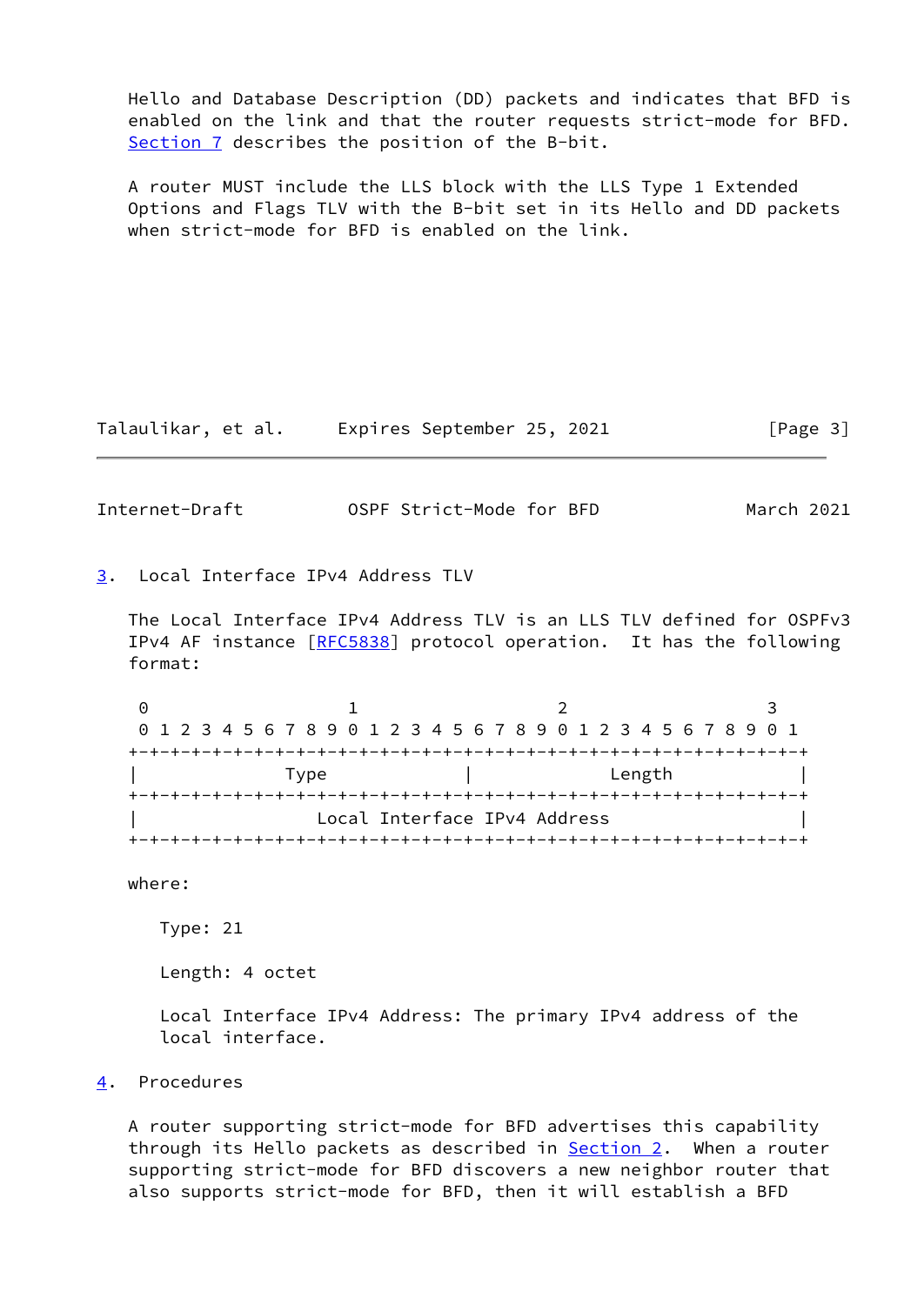session first with that neighbor before bringing up the OSPF adjacency as described further in this section.

 This document updates the OSPF neighbor state machine as described in [\[RFC2328](https://datatracker.ietf.org/doc/pdf/rfc2328)]. Specifically, the operations related to the Init state as below when strict-mode for BFD is used:

Init (without strict-mode for BFD)

 In this state, a Hello packet has recently been received from the neighbor. However, bidirectional communication has not yet been established with the neighbor (i.e., the router itself did not appear in the neighbor's Hello packet). All neighbors in this state (or higher) are listed in the Hello packets sent from the associated interface.

Init (with strict-mode for BFD)

Talaulikar, et al. Expires September 25, 2021 [Page 4]

Internet-Draft OSPF Strict-Mode for BFD March 2021

 In this state, a Hello packet has recently been received from the neighbor. However, bidirectional communication has not yet been established with the neighbor (i.e., the router itself did not appear in the neighbor's Hello packet). BFD session establishment with the neighbor is requested, if not already completed (e.g., in the event of transition from 2-way state). Neighbors in Init state or higher will be listed in the Hello packets associated with the interface if they either have a corresponding BFD session established or have not advertised strict-mode for BFD in the Hello packet LLS Extended Options and Flags.

 Whenever the neighbor state transitions to Down state, the removal of the BFD session associated with that neighbor SHOULD be requested by OSPF and subsequent BFD session establishment SHOULD similarly be requested by OSPF upon transitioning into Init state. This may result in the deletion and creation of the BFD session respectively when OSPF is the only client interested in the BFD session with the neighbor address.

 An implementation MUST NOT wait for BFD session establishment in Init state unless strict-mode for BFD is enabled on the router and the specific neighbor indicates strict-mode for BFD capability via its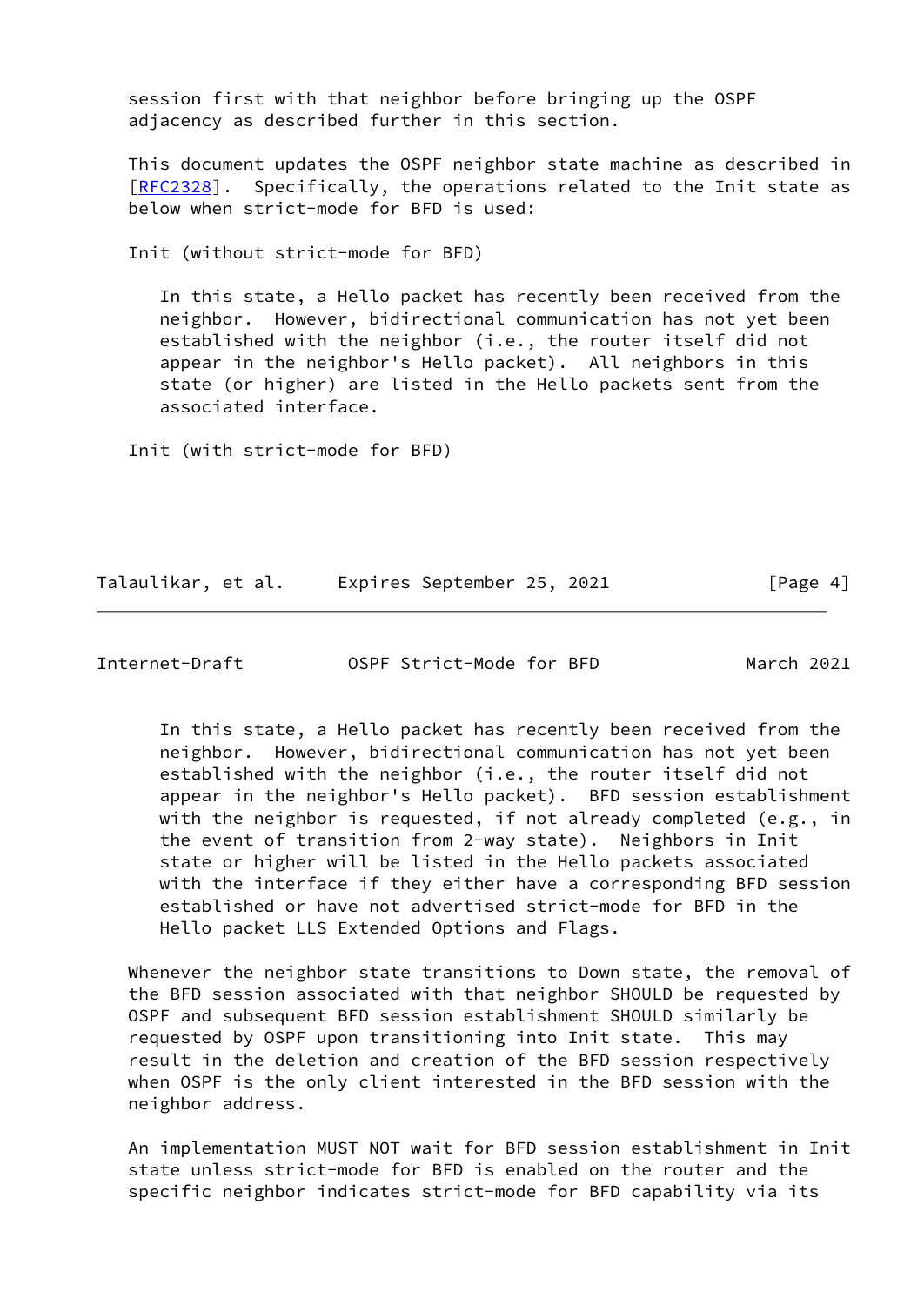Hello LLS options. When BFD is enabled, but the strict-mode for operation has not be signaled by both neighbors, then an implementation SHOULD start the BFD session establishment only in 2-Way state or higher state. This makes it possible for an OSPF router to support BFD operation in both strict-mode and normal mode across different interfaces or even different neighbors on the same multi-access interface.

 Once the OSPF state machine has moved beyond the Init state, any change in the B-bit advertised in subsequent Hello packets MUST NOT result in any trigger in either the OSPF adjacency or the BFD session management (i.e., the B-bit is considered only when in Init state). Disabling BFD (or strict-mode for BFD) on an OSPF router would result in it not setting the B-bit in its subsequent Hello LLS options. Disabling strict-mode for BFD has no effect on the BFD operations and would not result in bringing down of any established BFD session. Disabling BFD would result in the BFD session being brought down due to Admin reason [\[RFC5882](https://datatracker.ietf.org/doc/pdf/rfc5882)] and hence would not bring down the OSPF adjacency.

 When BFD is enabled on an interface over which we already have an existing OSPF adjacency, it would result in the router setting the B-bit in its subsequent Hello packets. If the adjacency is already up (i.e., in its terminal state of Full or 2-way with non-DR routers on a multi-access interface) with a neighbor that also supports strict-mode for BFD, then an implementation SHOULD NOT bring this

| Talaulikar, et al. |  | Expires September 25, 2021 |  |  | [Page 5] |  |  |
|--------------------|--|----------------------------|--|--|----------|--|--|
|--------------------|--|----------------------------|--|--|----------|--|--|

<span id="page-5-1"></span>Internet-Draft OSPF Strict-Mode for BFD March 2021

 adjacency down but instead use the strict-mode for BFD operation after the next transition into Init state. However, if the adjacency is not up, then an implementation MAY bring such an adjacency down so it can use the strict-mode for BFD for its adjacency establishment.

<span id="page-5-0"></span>[4.1](#page-5-0). OSPFv3 IPv4 Address-Family Specifics

Multiple AF support in OSPFv3 [[RFC5838](https://datatracker.ietf.org/doc/pdf/rfc5838)] requires the use of an IPv6 link-local address as the source address for Hello packets even when forming adjacencies for IPv4 AF instances. In most deployments of OSPFv3 IPv4 AF, it is required that BFD is used to monitor and verify the IPv4 data plane connectivity between the routers on the link and, hence, the BFD session is setup using IPv4 neighbor addresses. The IPv4 neighbor address on the interface is learned only later in the adjacency formation process when the neighbor's Link-LSA is received.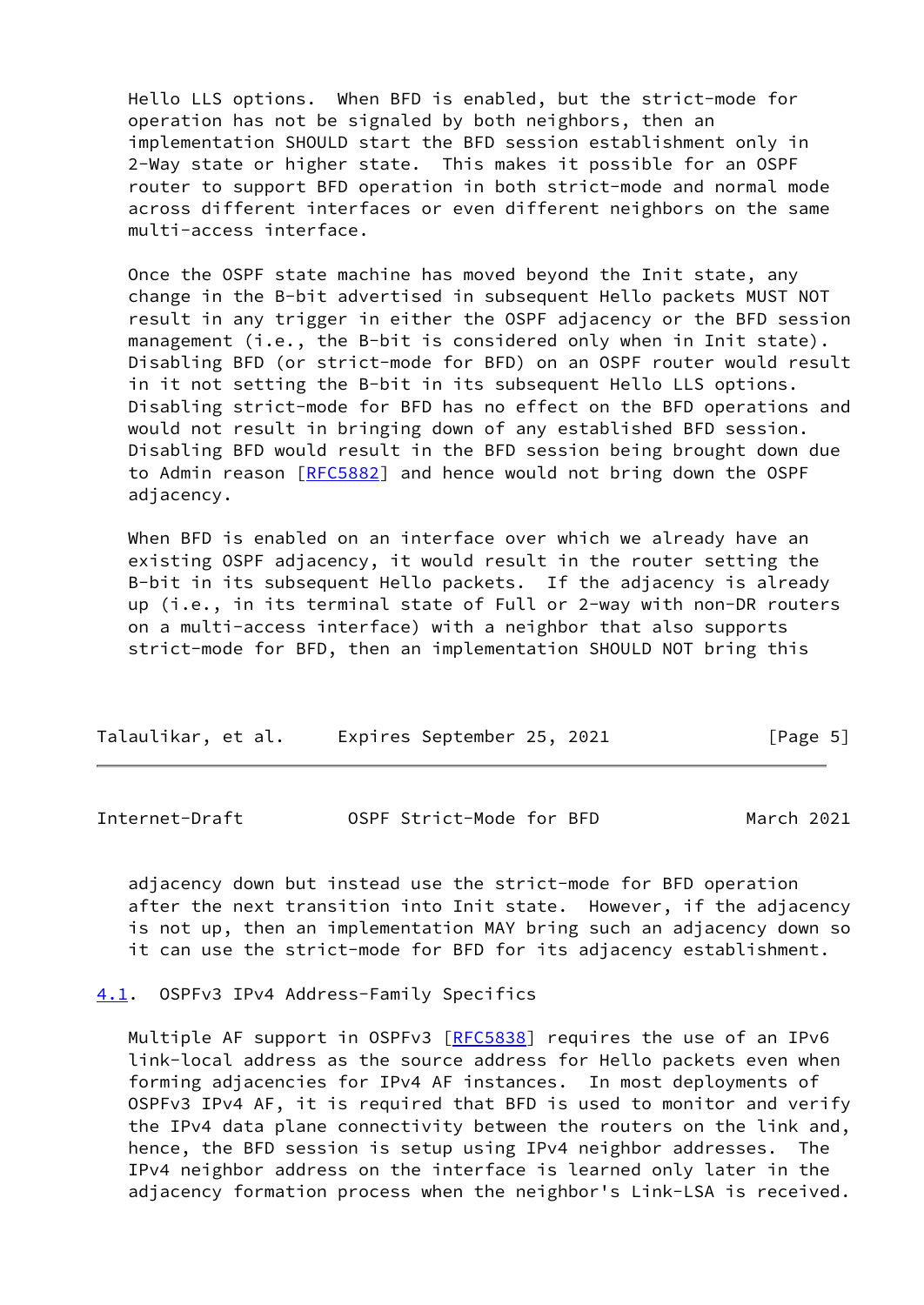This results in the setup of the BFD session either after the adjacency is established or later in the adjacency formation sequence.

 To enable operation in strict-mode for BFD, it is necessary for an OSPF router to learn its neighbor's IPv4 link address during the Init state of adjacency formation (ideally when it receives the first hello). The use of the Local Interface IPv4 Address TLV (as defined in [Section 3\)](#page-3-0) in the LLS block of the OSPFv3 Hello packets for IPv4 AF instances makes this possible. Implementations that support strict-mode for BFD operation for OSPFv3 IPv4 AF instances MUST include the Local Interface IPv4 Address TLV in the LLS block of their Hello packets whenever the B-bit is also set in the LLS Options and Flags field. A receiver MUST ignore the B-bit (i.e., not operate in BFD strict mode) when the Local Interface IPv4 Address TLV is not present in OSPFv3 Hello message for IPv4 AF OSPFv3 instances.

<span id="page-6-0"></span>[4.2](#page-6-0). Graceful Restart Considerations

 An implementation needs to handle scenarios where both graceful restart (GR) and the strict-mode for BFD operation are deployed together. The GR aspects discussed in [\[RFC5882](https://datatracker.ietf.org/doc/pdf/rfc5882)] also apply with strict-mode for BFD operation. Additionally, in strict-mode for BFD operation, since the OSPF adjacency formation is delayed until the BFD session establishment, the resultant delay in adjacency formation may affect or break the GR-based recovery. In such cases, it is RECOMMENDED that the GR timers are set such that they provide sufficient time to allow for normal BFD session establishment delays.

Talaulikar, et al. Expires September 25, 2021 [Page 6]

<span id="page-6-2"></span>Internet-Draft OSPF Strict-Mode for BFD March 2021

## <span id="page-6-1"></span>[5](#page-6-1). Operations & Management Considerations

 An implementation SHOULD report the BFD session status along with the OSPF Init adjacency state when operating in strict-mode for BFD and perform logging operations on state transitions to include the BFD events. This allows an operator to detect scenarios where an OSPF adjacency may be stuck waiting for BFD session establishment.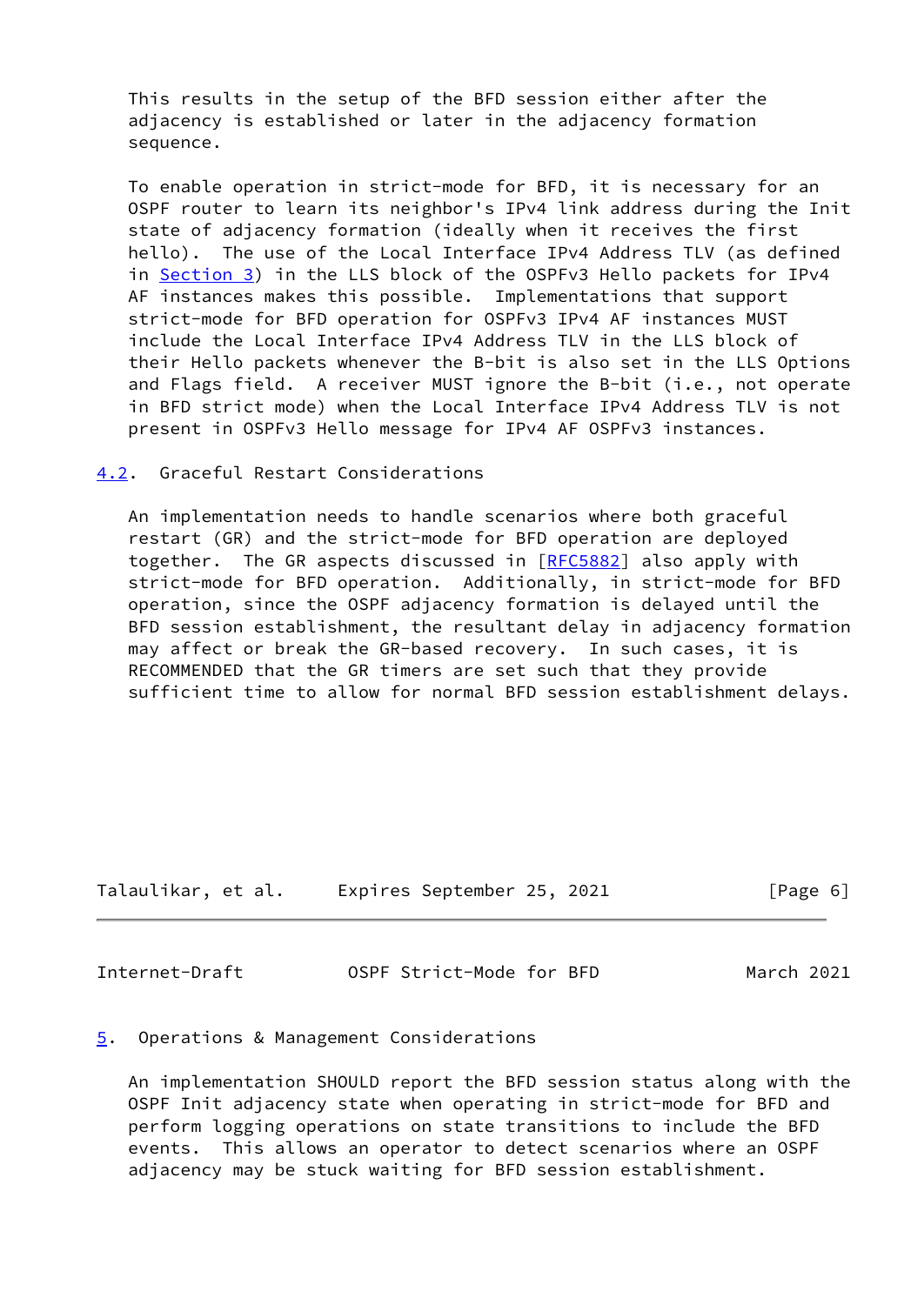In network deployments with noisy links or those with packet loss, BFD sessions may flap frequently. In such scenarios, OSPF strict mode for BFD may be deployed in conjunction with a BFD dampening or hold-down mechanism to avoid frequent adjacency flaps that cause routing churn.

<span id="page-7-0"></span>[6](#page-7-0). Backward Compatibility

 An implementation MUST support OSPF adjacency formation and operations with a neighbor router that does not advertise the strict mode for BFD capability - both when that neighbor router does not support BFD and when it does support BFD but not in the strict-mode of operation as described in this document. Implementations MAY provide an option to specifically enable BFD operation only in the strict-mode. In this case, an OSPF adjacency with a neighbor that does not support strict-mode for BFD would not be established successfully. Implementations MAY provide an option to disable strict-mode for BFD which results in the router not advertising the B-bit and BFD operation being performed in the same way as prior to this specification.

 The signaling specified in this document happens at a link-local level between routers on that link. A router that does not support this specification would ignore the B-bit in the LLS block of Hello packets from its neighbors and continue to establish BFD sessions, if enabled, without delaying the OSPF adjacency formation. Since the router that does not support this specification would not have set the B-bit in the LLS block of its own Hello packets, its neighbor routers that support this specification would not use strict-mode for BFD with such OSPF routers. As a result, the behavior would be the same as before this specification. Therefore, there are no backward compatibility issues or implementations considerations beyond what is specified herein.

<span id="page-7-1"></span>[7](#page-7-1). IANA Considerations

 This specification updates Link Local Signaling TLV Identifiers registry.

Following values have been assigned via early allocation:

Talaulikar, et al. Expires September 25, 2021 [Page 7]

<span id="page-7-2"></span>

| OSPF Strict-Mode for BFD<br>March 2021<br>Internet-Draft |  |  |  |  |
|----------------------------------------------------------|--|--|--|--|
|----------------------------------------------------------|--|--|--|--|

o B-bit from "LLS Type 1 Extended Options and Flags" registry at bit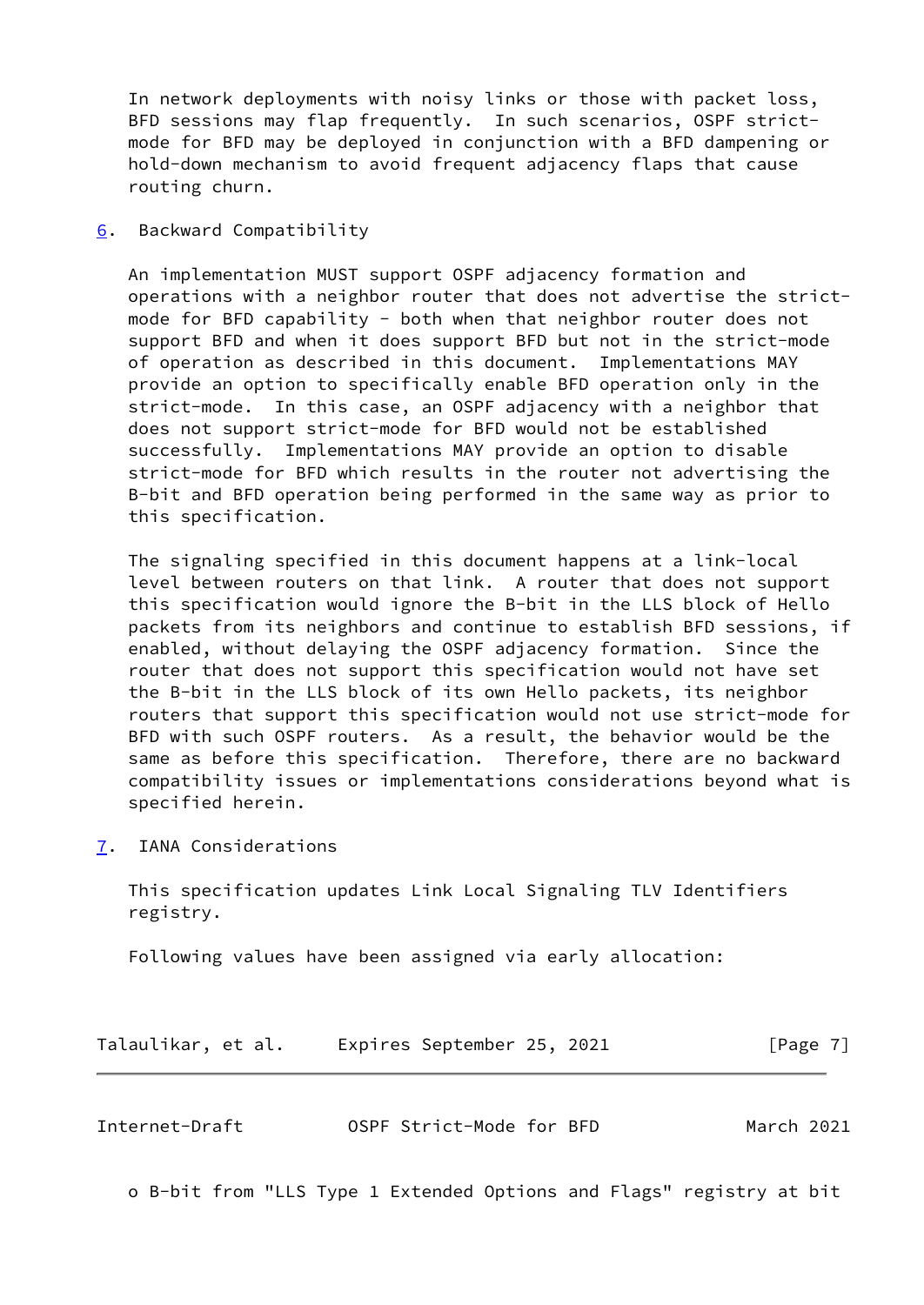position 0x00000010.

- o Type 21 Local Interface IPv4 Address TLV
- <span id="page-8-0"></span>[8](#page-8-0). Security Considerations

 The security considerations for "OSPF Link-Local Signaling" [\[RFC5613](https://datatracker.ietf.org/doc/pdf/rfc5613)] also apply to the extension described in this document. Inappropriate use of the B-bit in the LLS block of an OSPF hello message could prevent an OSPF adjacency from forming or lead to failure to detect bidirectional forwarding failures. If authentication is being used in the OSPF routing domain [\[RFC5709](https://datatracker.ietf.org/doc/pdf/rfc5709)][RFC7474], then the Cryptographic Authentication TLV [\[RFC5613](https://datatracker.ietf.org/doc/pdf/rfc5613)] SHOULD also be used to protect the contents of the LLS block.

<span id="page-8-1"></span>[9](#page-8-1). Acknowledgements

 The authors would like to acknowledge the review and inputs from Acee Lindem, Manish Gupta and Balaji Ganesh.

 The authors would like to acknowledge Dylan van Oudheusden for highlighting the problems in using strict-mode for BFD session for IPv4 AF instance with OSPFv3 and Baalajee S for his suggestions on the approach to address it.

- <span id="page-8-2"></span>[10.](#page-8-2) References
- <span id="page-8-3"></span>[10.1](#page-8-3). Normative References
	- [RFC2119] Bradner, S., "Key words for use in RFCs to Indicate Requirement Levels", [BCP 14](https://datatracker.ietf.org/doc/pdf/bcp14), [RFC 2119](https://datatracker.ietf.org/doc/pdf/rfc2119), DOI 10.17487/RFC2119, March 1997, <[https://www.rfc-editor.org/info/rfc2119>](https://www.rfc-editor.org/info/rfc2119).
	- [RFC2328] Moy, J., "OSPF Version 2", STD 54, [RFC 2328](https://datatracker.ietf.org/doc/pdf/rfc2328), DOI 10.17487/RFC2328, April 1998, <[https://www.rfc-editor.org/info/rfc2328>](https://www.rfc-editor.org/info/rfc2328).
	- [RFC5340] Coltun, R., Ferguson, D., Moy, J., and A. Lindem, "OSPF for IPv6", [RFC 5340](https://datatracker.ietf.org/doc/pdf/rfc5340), DOI 10.17487/RFC5340, July 2008, <[https://www.rfc-editor.org/info/rfc5340>](https://www.rfc-editor.org/info/rfc5340).
	- [RFC5613] Zinin, A., Roy, A., Nguyen, L., Friedman, B., and D. Yeung, "OSPF Link-Local Signaling", [RFC 5613,](https://datatracker.ietf.org/doc/pdf/rfc5613) DOI 10.17487/RFC5613, August 2009, <[https://www.rfc-editor.org/info/rfc5613>](https://www.rfc-editor.org/info/rfc5613).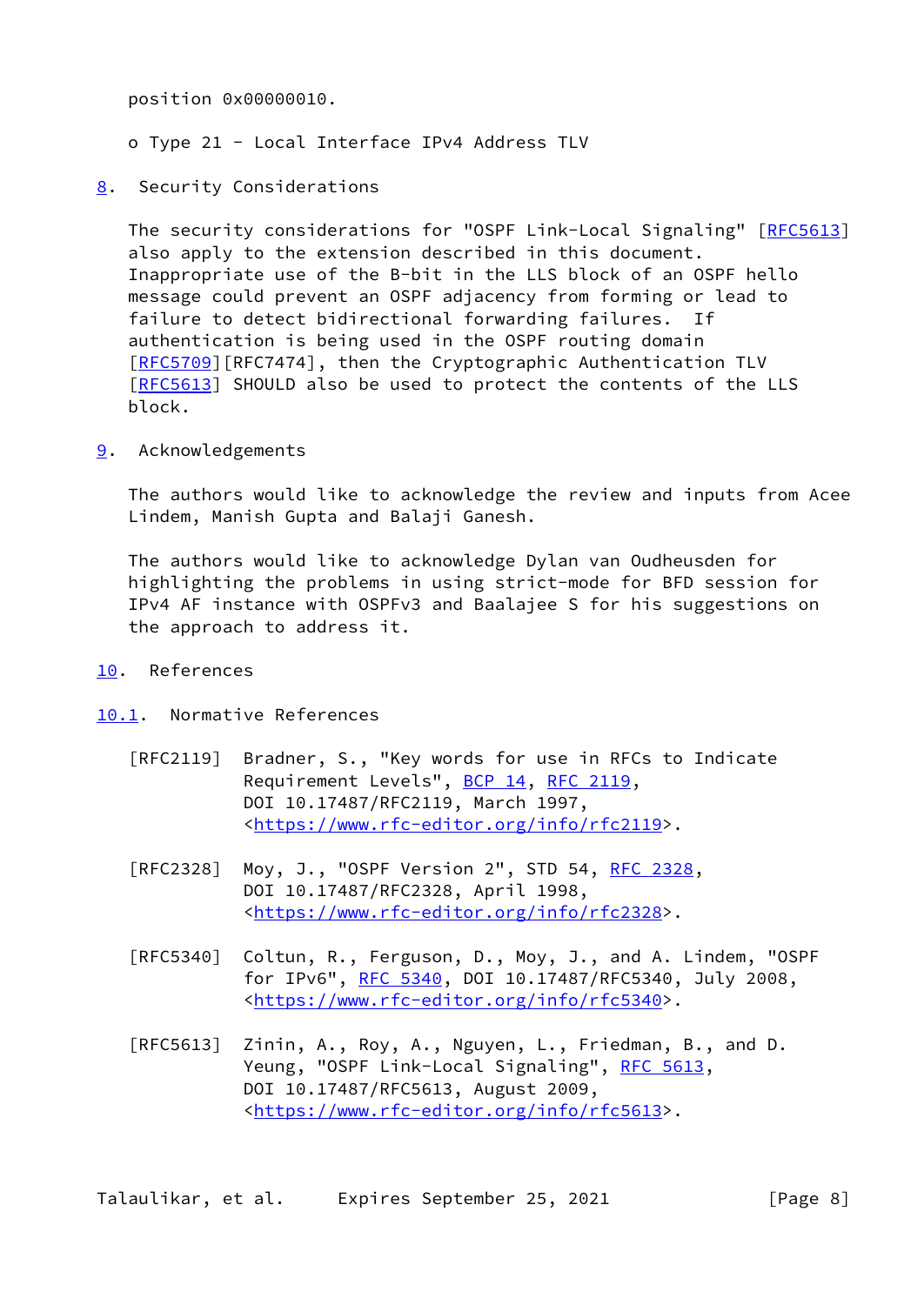<span id="page-9-1"></span>

- [RFC5838] Lindem, A., Ed., Mirtorabi, S., Roy, A., Barnes, M., and R. Aggarwal, "Support of Address Families in OSPFv3", [RFC 5838,](https://datatracker.ietf.org/doc/pdf/rfc5838) DOI 10.17487/RFC5838, April 2010, <[https://www.rfc-editor.org/info/rfc5838>](https://www.rfc-editor.org/info/rfc5838).
- [RFC5882] Katz, D. and D. Ward, "Generic Application of Bidirectional Forwarding Detection (BFD)", [RFC 5882](https://datatracker.ietf.org/doc/pdf/rfc5882), DOI 10.17487/RFC5882, June 2010, <[https://www.rfc-editor.org/info/rfc5882>](https://www.rfc-editor.org/info/rfc5882).
- [RFC8174] Leiba, B., "Ambiguity of Uppercase vs Lowercase in [RFC](https://datatracker.ietf.org/doc/pdf/rfc2119) [2119](https://datatracker.ietf.org/doc/pdf/rfc2119) Key Words", [BCP 14](https://datatracker.ietf.org/doc/pdf/bcp14), [RFC 8174,](https://datatracker.ietf.org/doc/pdf/rfc8174) DOI 10.17487/RFC8174, May 2017, [<https://www.rfc-editor.org/info/rfc8174](https://www.rfc-editor.org/info/rfc8174)>.

<span id="page-9-0"></span>[10.2](#page-9-0). Informative References

- [RFC5709] Bhatia, M., Manral, V., Fanto, M., White, R., Barnes, M., Li, T., and R. Atkinson, "OSPFv2 HMAC-SHA Cryptographic Authentication", [RFC 5709,](https://datatracker.ietf.org/doc/pdf/rfc5709) DOI 10.17487/RFC5709, October 2009, [<https://www.rfc-editor.org/info/rfc5709](https://www.rfc-editor.org/info/rfc5709)>.
- [RFC5880] Katz, D. and D. Ward, "Bidirectional Forwarding Detection (BFD)", [RFC 5880,](https://datatracker.ietf.org/doc/pdf/rfc5880) DOI 10.17487/RFC5880, June 2010, <[https://www.rfc-editor.org/info/rfc5880>](https://www.rfc-editor.org/info/rfc5880).
- [RFC6213] Hopps, C. and L. Ginsberg, "IS-IS BFD-Enabled TLV", [RFC 6213,](https://datatracker.ietf.org/doc/pdf/rfc6213) DOI 10.17487/RFC6213, April 2011, <[https://www.rfc-editor.org/info/rfc6213>](https://www.rfc-editor.org/info/rfc6213).
- [RFC7474] Bhatia, M., Hartman, S., Zhang, D., and A. Lindem, Ed., "Security Extension for OSPFv2 When Using Manual Key Management", [RFC 7474](https://datatracker.ietf.org/doc/pdf/rfc7474), DOI 10.17487/RFC7474, April 2015, <[https://www.rfc-editor.org/info/rfc7474>](https://www.rfc-editor.org/info/rfc7474).

Authors' Addresses

 Ketan Talaulikar Cisco Systems, Inc. India

Email: ketant@cisco.com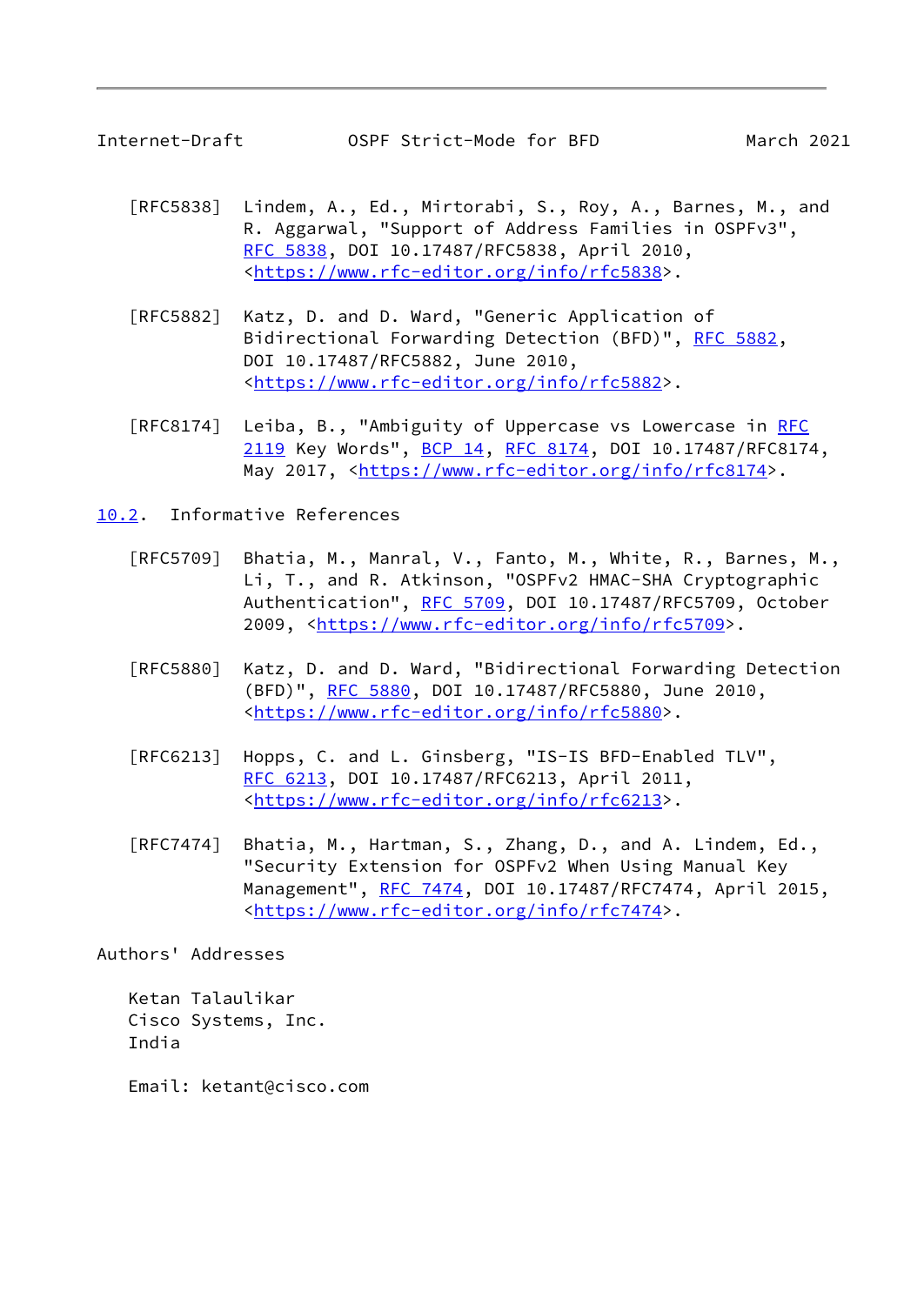Internet-Draft OSPF Strict-Mode for BFD March 2021

 Peter Psenak Cisco Systems, Inc. Apollo Business Center Mlynske nivy 43 Bratislava 821 09 Slovakia

Email: ppsenak@cisco.com

 Albert Fu Bloomberg USA

Email: afu14@bloomberg.net

 Rajesh M Juniper Networks India

Email: mrajesh@juniper.net